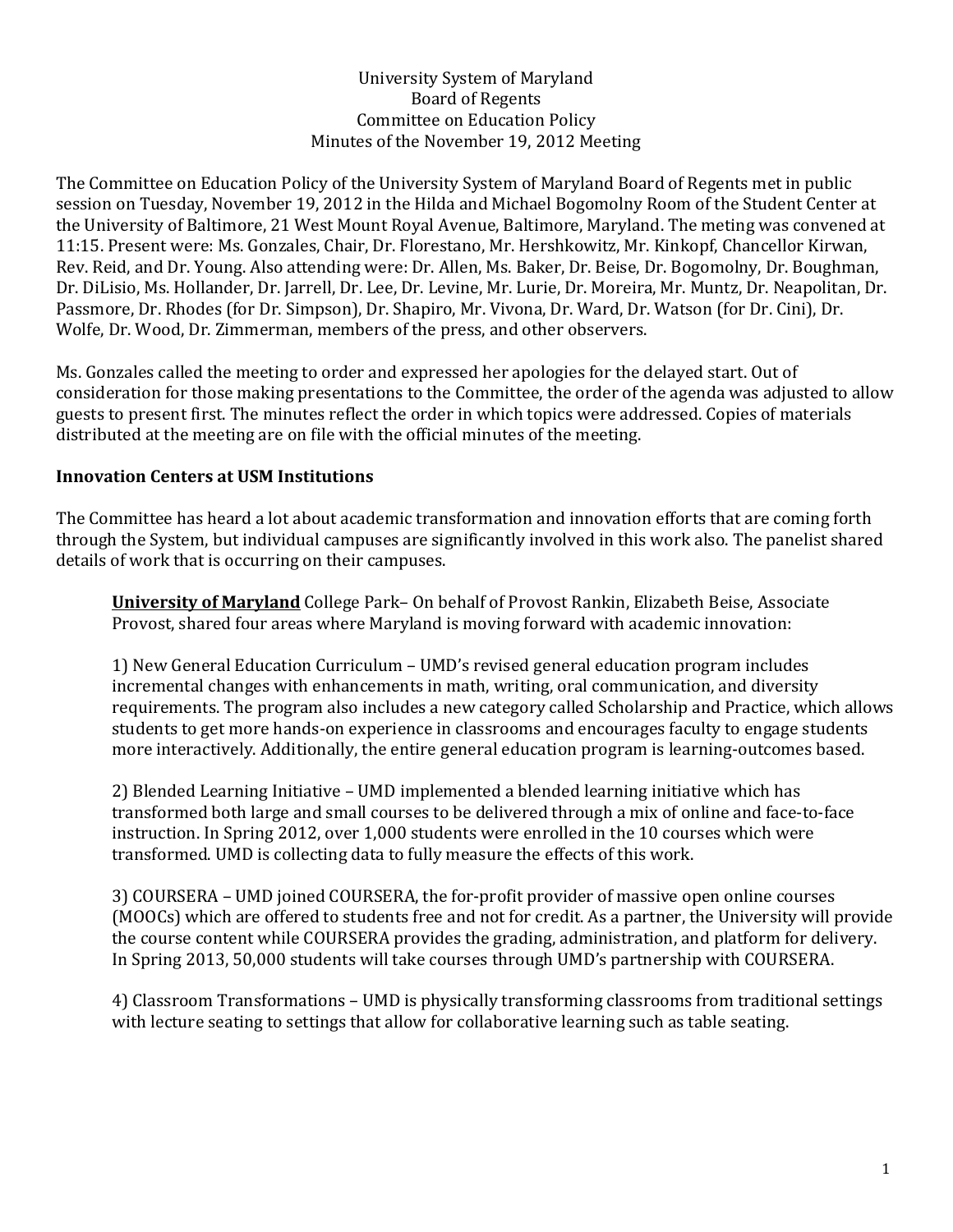**University of Maryland University College** – On behalf of Acting Provost Cini, Marcia Watson, Vice Provost, presented information about UMUC's efforts. Although innovation is engrained in UMUC's mission, the University is engaged in key academic innovation and transformation projects.

- 1) With a few exceptions, all degrees are able to be completed online.
- 2) UMUC's learning mode for online delivery is based on an active learning model.
- 3) Curriculum Redesign An extensive redesign project, Segway, occurred within the undergraduate school. The redesign led to the review of learning outcomes for all programs and courses to ensure alignment with each other and with the needs of the current workforce.
- 4) Open Learning Initiative UMUC is offering Introduction to Biology, Introduction to Computing, and Introduction to Statistics through its partnership with the Carnegie Mellon's Online Learning Initiative. Courses taught using this program's software have yielded increased learning as evidenced by fewer failing grades.
- 5) Learning Analytics The University is employing learning analytics to examine student behaviors in online courses in order to identify which behaviors are correlated with success. UMUC will then design interventions to approach students who are not engaged in beneficial behaviors to encourage them to embrace the more beneficial behaviors.
- 6) The undergraduate school is expanding experiential opportunities to include workplace learning. Workplace learning allows students to currently earn credit by completing project-based activities within the workplace under the guidance of a faculty member.
- 7) The University is creating a new Center for Innovation and Learning within the Provost's Office. The Center will be the engine that drives academic innovation at UMUC. Staff within the Center will work with faculty to identify pedagogies and technologies, determine their effectiveness, and rapidly roll out those that are effective.

**Towson University** – Jane Neapolitan, Professor and Chair, Department of Instructional Leadership and Professional Development, presented on Towson's work.

Towson's academic innovation work is focused on reorganizing and refocusing current efforts to become more efficient and effective. The focus is to build on currently existing courses and programs and provide professional development to faculty to enable them to contribute to the various academic innovation efforts on campus. The Office of Academic Transformation will be a support for faculty in terms of teaching, scholarship, and service and helping them partner with other faculty members in a non-evaluative setting. Faculty will be encouraged to be part of interdisciplinary focus teams to examine problems of practice to see what's working within the classrooms as it pertains to teaching and learning. The Center will also be a clearinghouse and a vehicle to set connections for work being done across the University.

Dr. Boughman noted that these are just three examples of many academic innovation efforts across the System. She concluded the panel by acknowledging that the System's Academic Transformation Center will serve to share the work being done across the System, help institutions make connections with each other, and provide assistance to evaluate the work that is being done.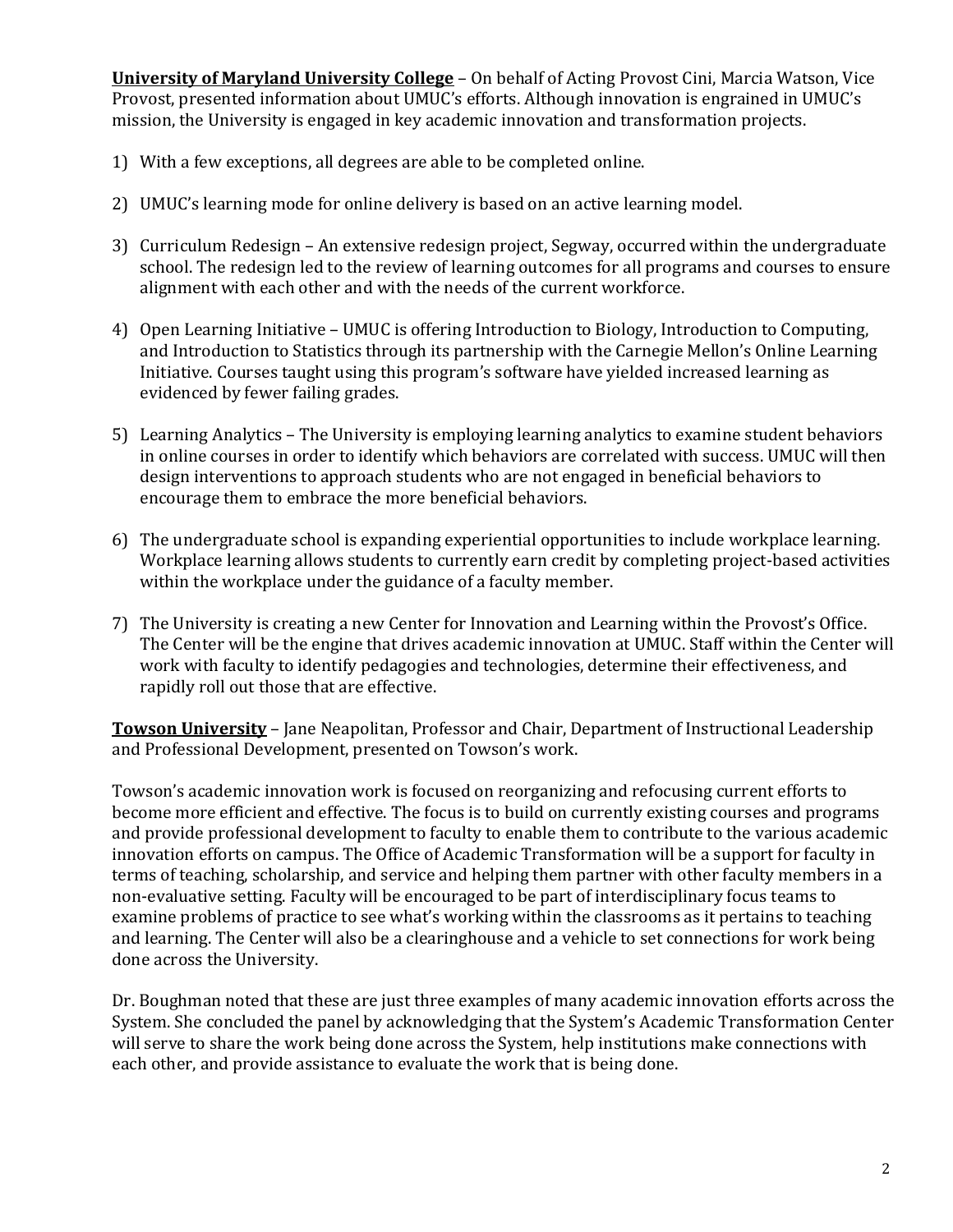# **Foreign Language Instruction in the USM: Conversation with the Chief Academic Officers**

USM Provosts responded to a survey designed to understand the current state of foreign language instruction within the system. Conclusions from the report include, but are not limited to:

- 1. Every institution is providing courses that meet the needs of the curriculum and the campus mission.
- 2. Campuses recognize the increasing need for professionals to have Spanish courses, especially in health and human services fields.
- 3. There is a reduction of interest in German and French with at least one campus changing their French major to a minor.
- 4. Campuses recognize the need to enhance access to Arabic and Chinese courses for expertise in international relations and business.
	- a. Currently, Towson, UMCP, UMUC, and Frostburg offer Arabic.
	- b. UMUC, UMCP, and UMBC offer Chinese.
- 5. Programs are increasing their focus on culture as well as languages.
- 6. Provosts are discussing ways to collaborate in providing advanced courses that are difficult to defend on the basis of student enrollment on one campus.

Based on Regent Young's inquiry, Dr. Boughman will look into work that can be done with the Confucius Institute at the University of Maryland. Finally, the body recognizes the potential for increasing foreign language instruction via online learning opportunities. The provosts are examining consortium efforts to being pulling together those guidelines in order to help advance opportunities on campuses.

## **Report on the Instructional Workload of the USM Faculty**

Ben Passmore, USM Assistant Vice Chancellor for Administration and Finance, presented this annual report required by the legislature. Highlights of the report include:

- 1. Total tenured/tenure-track faculty rose by .3% while FTE student enrollment rose by 1.3% in AY 2010-2011.
	- a. This demonstrates that faculty members have larger numbers of students in classes and are working harder to teach those students.
	- b. At the request of several regents, in the next report, Dr. Passmore will include the information on adjuncts and graduate assistants; focus will be placed on the growth of this segment in comparison to that of tenured/tenure-track faculty.
- 2. Tenured/tenure-track faculty at 8 of 9 institutions is generating more course units than expected based on Regents' policy (Refer to Table 2).
	- a. Dr. Passmore will research the national norms for teaching load requirements to see how our expectations compare to other systems and/or states.
- 3. Tenured/tenure-track faculty at comprehensives averaged 7.4 course units; tenured/tenure-track faculty at research institutions averaged of 5.9 course units (Refer to Table 3).
	- a. This most rigorous measure of faculty workload shows that 6 of 9 USM institutions reported a level of instructional productivity that is at or above expectations. Those not meeting expectations can be attributed to reorganizations or faculty who have exemptions for other work including institutional research and advising.
	- b. Tables 3 and 4 are often most scrutinized by the General Assembly.
- 4. Total bachelor's degrees awarded rose.
- 5. Time to degree and completion of degrees increased slightly, but is at a low level.
- 6. Faculty publication and scholarship is high; faculty secured 1.2 billion dollars of research funding, a high level, but a decline from last year.
	- a. Items 4, 5, and 6 demonstrate that the teaching load is appropriate and that faculty are meeting the demands.